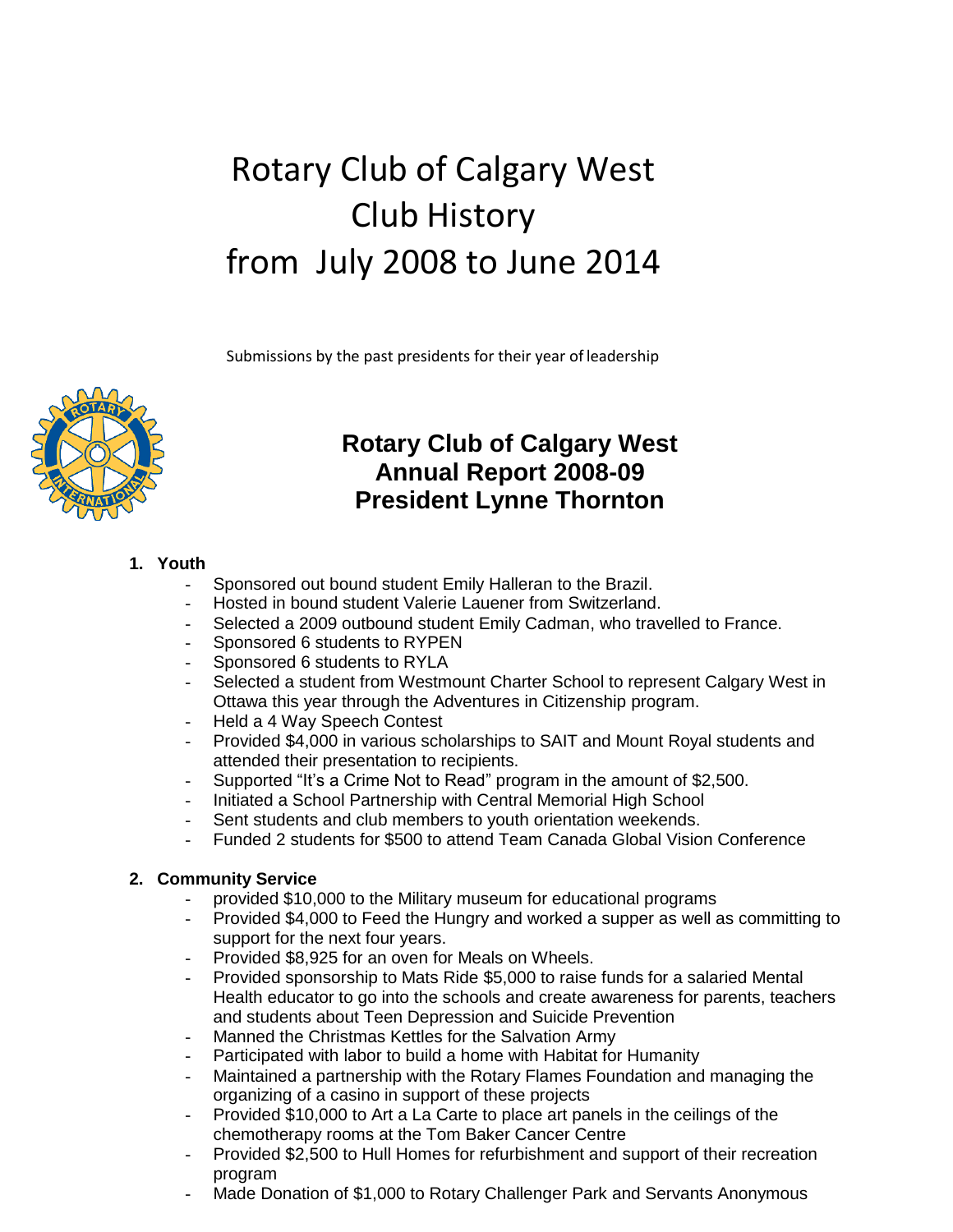- Donated \$5,500 to Father Lacombe Care Centre for specialized mattresses
- Donated \$20,000 to the Boys and Girls Clubs to send 9 students to build a house in Ensenada Mexico with Youth with a Mission and sent 2 chaperones
- We cleaned up approximately three kilometers of Highway #1.

#### **3. International Service**

- Funded, built and furnished 2 homes for a poor family in Ensenada, Mexico at a cost of \$16,635
- Donated \$15,000.00 to the Guatemala Ripple Effect Program working in conjunction with the Hearts and Hands Foundation, CRCID, Rotary Club of Winnipeg West and Rotary Club of Guatemala Sur to build classrooms for the existing school and successfully matched funds with the Wild Rose Foundation
- Donated \$5,000 to MEDIC Canada for a microcredit project in Ghana
- Donated \$250.00 to the District 5360 Group Study Exchange Team going to Brazil in May 2008.
- Sponsored a District wide World Peace Photo contest for \$1,500
- Contributed \$3,000 to the Rotary Foundation Polio Plus Campaign
- Provide and educational scholarship to a secondary school student at Atsikana Pa Ulendo or Malawi Girls on the Move
- Funded a program for children in Mexico, Children of the Dump \$2,500
- Funded a water project for \$5,000

#### **4. Fund Raising**

- Provided breakfast and seating on the route of the Stampede Parade for over 600 people
- Worked a casino and raised \$76,759 for the Club.
- Raised \$4,400 in our annual Life is a Bowl of Cherries fundraiser.
- Sold approximately 4,500 strawberry shortcakes and delivered them Friday, February 13, prior to Valentine's Day to net the club over \$13,250

#### **5. Membership**

- Current membership stands at about 82 members
- Funded members to attend Waterton Peace Park Assembly, District Assembly, District and International conferences.
- Funded training for members in various district sponsored events and fundraising.

#### **6. Club Administration**

- Published weekly bulletins
- Continued with informative weekly slide show.
- Selected a deserving individual to be our recipient of the Integrity Award.
- Raised significant funds for the President through a tough Sgt. at Arms committee.
- Organized two successful Club Assemblies.
- Kept the electronic roster up to date and published two major hard copy updates.
- Reviewed all club financial accounts, brought up to date and establishing mandatory financial procedures for future use.

#### **7. Club Activities**

- Established a new venue committee to relocate our club meetings since our location was now under a long term lease with another tenant.
- Moved club meeting location eventually to the Holiday Inn on Macleod Trail S.
- Established an efficient, friendly and effective house committee to welcome members and guests and take dinner and 50/50 money.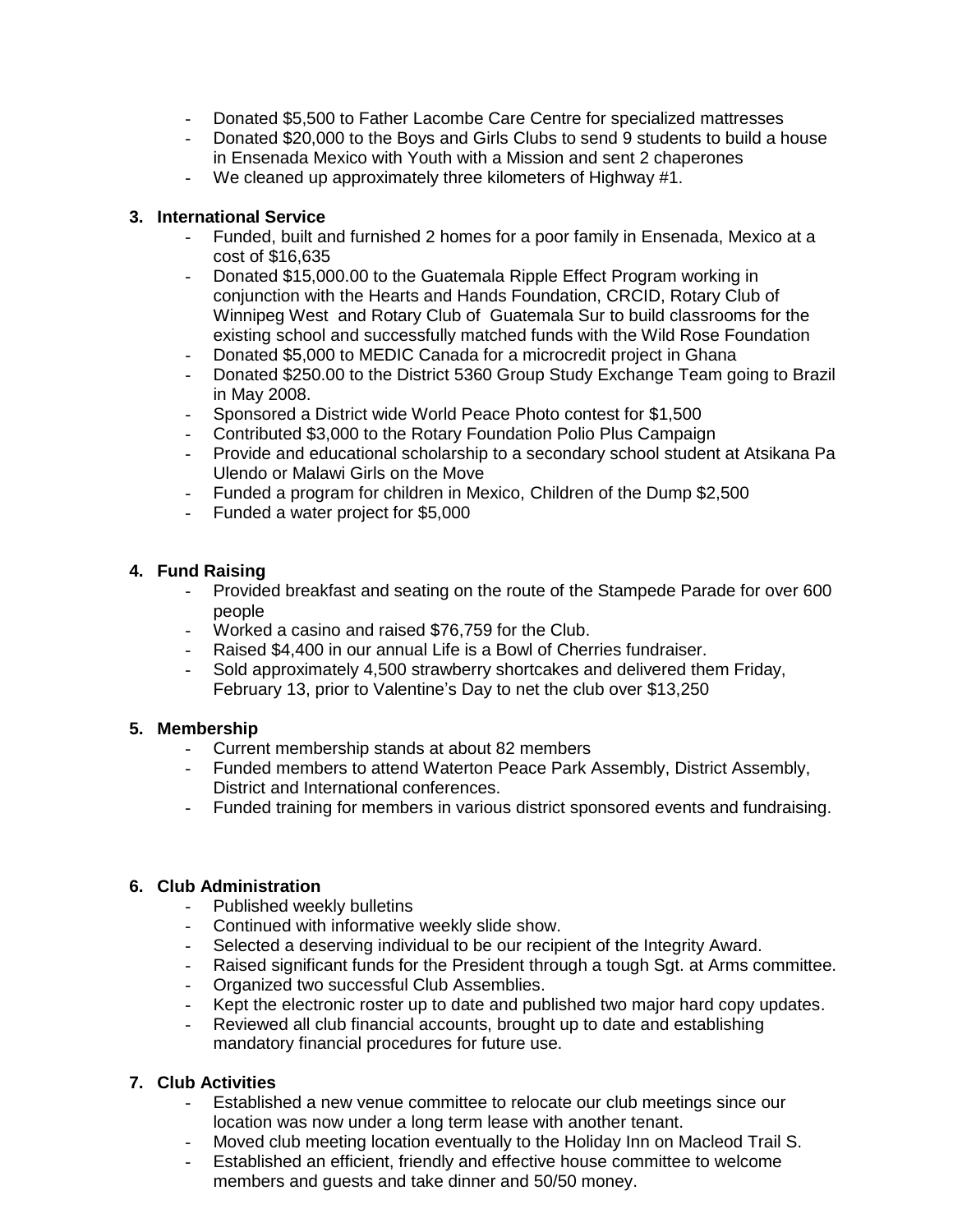- We have had a great speaker program which has created increased attendance and interest in the club.
- Club Christmas Party was held at the Calgary Golf and Country Club.
- The 10<sup>th</sup> annual Family Christmas Brunch was held at Pine Brook with 200 people attending.
- The President's Ball for Lynne Thornton was held on June 26<sup>th</sup>
- Calgary Bridge Group continued this year.
- The Dinner Club saw approximately 16 couples participate.
- A Partner's Coffee Party was held with over 20 participants attending.
- The club's golf group got out several times over the summer and fall.

# The Rotary Club of Calgary West Year 44 2010- 2011 - Sa'adat Keshavjee



My Rotary year started with my attendance at the RI convention in Montreal Quebec in May of 2010. The theme for the Rotary year was "Building communities, bridging continents" and the RI president for the year was Ray Klinginsmith from the USA. My theme slogan for the year was CLASS. I succeeded Karl Herzog into the presidency. My Directors were: Karl Herzog Past President, Grant Ritchie, Incoming president, Brian Wintonyk ( Secretary) Des Defreitas ( treasurer), Ron Brookes ( Fundraising), Frank Burns( Youth), Mike Carlin ( Membership), Carolyn Christison ( Club Activities), Bryden Horwood, (International), Bernie Ward ( Club Services). We met at The Holiday Inn Express on McLeod at 42<sup>nd</sup> Avenue SE on Fridays at noon.

Following Karl into the presidency was most helpful as he was most organized and assisted me with developing processes and structures that helped me immensely. Karl developed a mission statement, a vision for the club and general operating structures that enabled to steer more comfortably through my tear. With a highly organized Board, a most supportive executive team of Secretary Brian and Treasurer Des and a past presidents network of nineteen past presidents, I felt equipped to proceed with confidence.

The Rotary year commenced with the Stampede breakfast, a fabulous fundraiser that fed 1120 people and became our second largest fundraiser after the casino event. A special thanks to Chair Helen King and her team, comprised of the entire club, families and friends. We use as many as ninety volunteers for this event and raise in excess of \$20,000.00.

July  $16<sup>th</sup>$  was our first formal meeting day with the Stampede queens and royalty present. Mike Carlin initiated me into the presidency with a cowboy shoot out. A wonderful bank was in attendance. Everyone was decked in their cowboy outfits.

Our major fundraiser, the casino, organized by Orlin McMillan was happening about this time. We raise about \$65,000.00 with this even (every eighteenmonths).

Rotary Friendship exchange was on. We had a group visiting us from New Zealand. They had hosted our team to New Zealand the previous year. They attended our stampedemeeting.

Our Inbound exchange student for the year was Fah Tintukasiri from Thailand. We participate annually in the exchange program. Marco Bersani just left to return to Brazil after his year withus.

New Members in the year were: Jaslin Ahuja, Debra Cartier, Betty Crosby, Malcolm Harrison, Scott Leckie, and Duncan Stanners. We lost garth and Pauline Evans and RoyThorburn.

**Event and Socials:**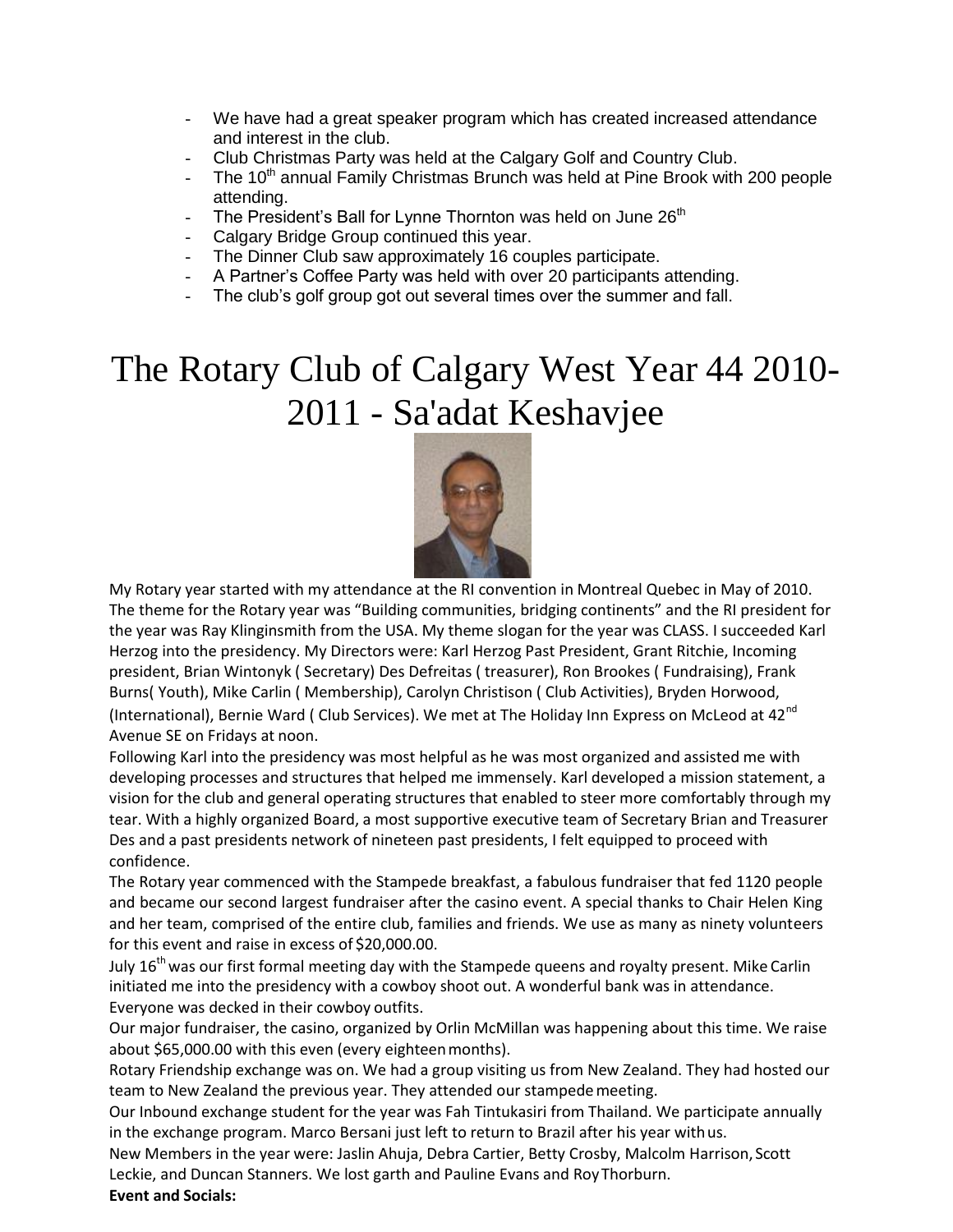September 1<sup>st</sup>, Golf Tournament at Challenger park organized by Ron Jones September 11<sup>th</sup>- Lobster fest at Sam Switzer's Ranch organized by Marg Henschel September 18<sup>th</sup>, Highway Clean up organized by Larry Doyle August 23rd, Field trip to Olds College organized by Bill Quinney October 16<sup>th</sup>-17<sup>th</sup> Casino Organized by Orlin McMillan and Ron Brookes October 29<sup>th</sup>, Halloweens surprise organized by Ted Valentine November 19<sup>th</sup>, Christmas Dinner at Earl Grey Golf and Country club organized through Ron Brookes November 21<sup>st</sup>, Feed the Hungry at St Mary's Hall organized by Dave Watson December 4<sup>th</sup> and November 27<sup>th</sup>, Salvation Army Kettle drive organized by Chuck Morrison December 19<sup>th</sup>, Rotary Family Christmas brunch at Pine Brooke Golf and Country Club organized by Bill Tapuska February 14<sup>th</sup>, Valentines Strawberry Shortcakes, managed by Ron Brookes and Marie Rickard. Sold 3,000 cakes and raised \$12,000.00 for the club. Adventures in Citizenship headed by David Hamilton Rotary shirts with Logos, created by Bill Lawless. Now every member of this club has a blue RCCW shirt for special Rotary fundraising and outreach events. The Westerner Bulletin ably managed by editor (par excellence) DavidWilliams Calgary Rotary Clubs and RI Foundations: Managed by John Rymes, Dan Doherty, Bill Quinney, Jim Willson Front Desk and set up consistently managed by Don Alexander and team Music provided by Don Axelson Scholarship grading and interview work managed by Stan Cichon Bridge organized By Joe Klassen The roster and all AV work managed by Gord Rodrigues Club History managed thus far by Ron Staughton Birthdays managed by Ted Valentine Sick and visiting managed by Lynne Thornton In bound exchange managed by Amy Weatherall "Guess who's coming to dinner" organized by Denise Penner-Collins Past Presidents events ably and quietly managed by Jim Willson Rotary Pool Nights at The Ranchman's initiated by Dick Brown Robbie Burns day with a charge to the haggis initiated and promoted by Bob Kerr Member profile: we profiled one member each week. Managed by Bob Kerr. Outbound student Lucas Larsen goes to Austria as our club's Youth Exchange (YEX) Buckley family receives Paul Harris Fellow awards. Clarence and Evelyn Buckley induct all their children into the PHF family. Sam Switzer receives an honorary degree from Mount Royal University Partner's Coffee part initiated by Marie Rickard Youth Exchange farewell party for Fah at Rickard's home in Scarborough Cherries for Rotary organized by Chris Lee and Bill Tapuska Habitat for humanity managed by Holland Berry President's Ball June 18<sup>th</sup> at Calgary Golf and Country Club, where all members present receive an Indo-African memento of a Makonde sculpture from Tanzania and an Indian Shawl. **Fundraising Initiatives:** We launched the Christmas wreath sales program in collaboration with the CNIB. This was initiated through Carolyn Christison's sister who is involved with the CNIB and Rotary in Yellowknife. This fund raiser raised about \$3,000.00 for us and a similar amount for the CNIB and continues annually. The Guatemala School latrines and classrooms program initiated and managed by Bill lawless Bolt man now manufactured at Motive action, thanks to Karl Herzog, previous manufactured at Shawnessy School which is now being amalgamated with Central Memorial High.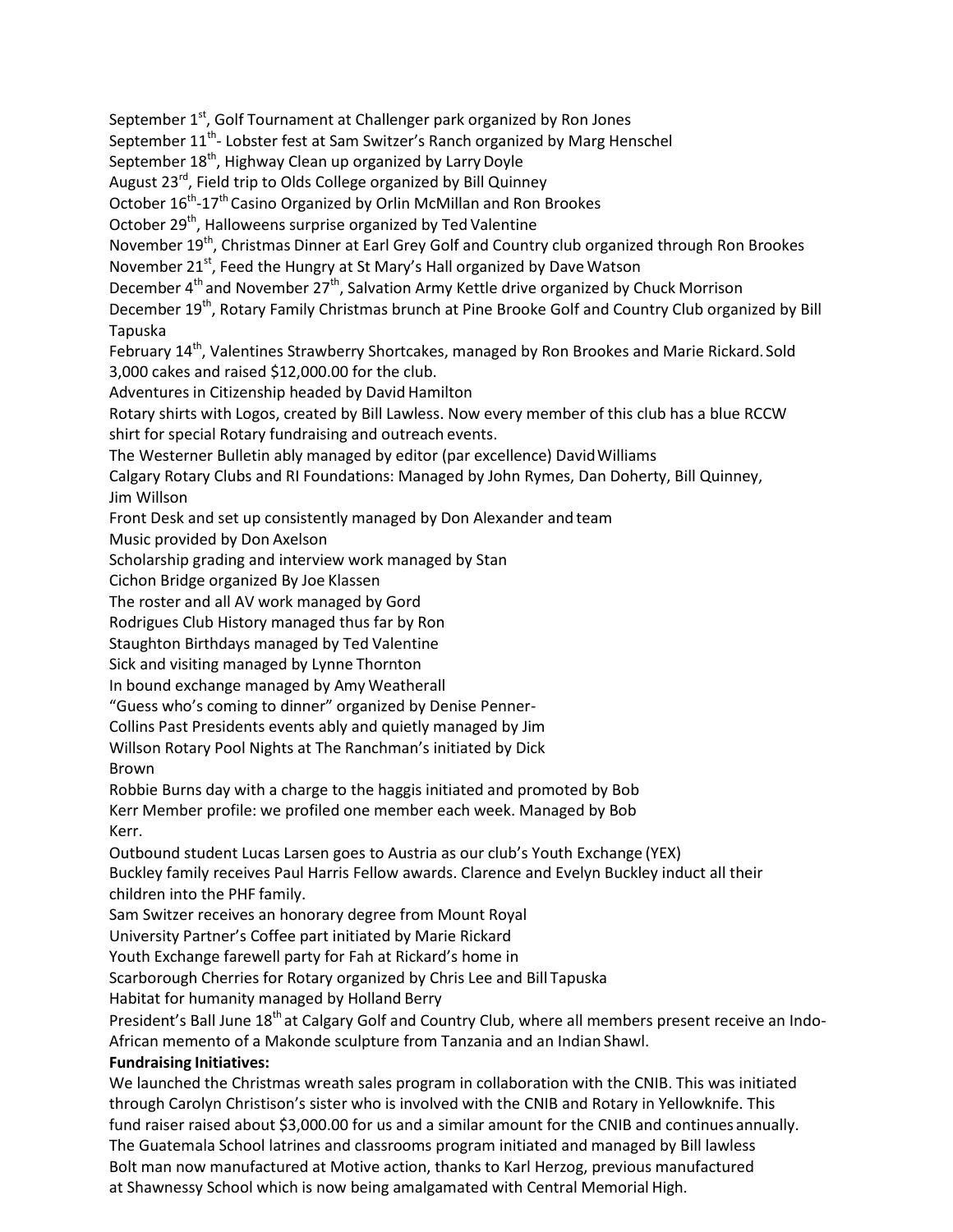Meals on Wheels initiated by Dick Brown

Employment partnership where we participated in assisting in finding work for challenged youth capable of taking on meaningful employment. Managed by Jim Barnes

New Member Cheese and Wine party initiated by Grant Ritchie, who hosted it at his lovely Spring bank home.

**It was an honor to serve this wonderful club. This is a club that flows like a healthy river and needs very little direction. It just flows successfully and merrily along! You will note that every member ofthis club was engaged in something for which they were passionate. Without this level of engagement and passion, we would not be the club that we are! I learnt a great deal about life and leadership and I gained more than I gave in this most memorable year of my Rotary life. I thank the club for this wonderful opportunity.**

### 2009-2010 Karl Herzog



My preparations began early but the excitement really started at our trip to Birmingham for the Rotary International Convention. It was great to have our friends joinus.

The 2009-10 theme was "The Future of Rotary is in Your Hands." In typical Calgary West fashion, it was suggested that the theme should really be "The Future of Rotary is in *Our* Hands." As indeed it now is!

### **Birmingham Bound!"**





Prior to the start of the year we did a SWAT analysis. The results are asfollows

**Analysis of Calgary West's Internal Factors Strengths (Perceived)Weaknesses**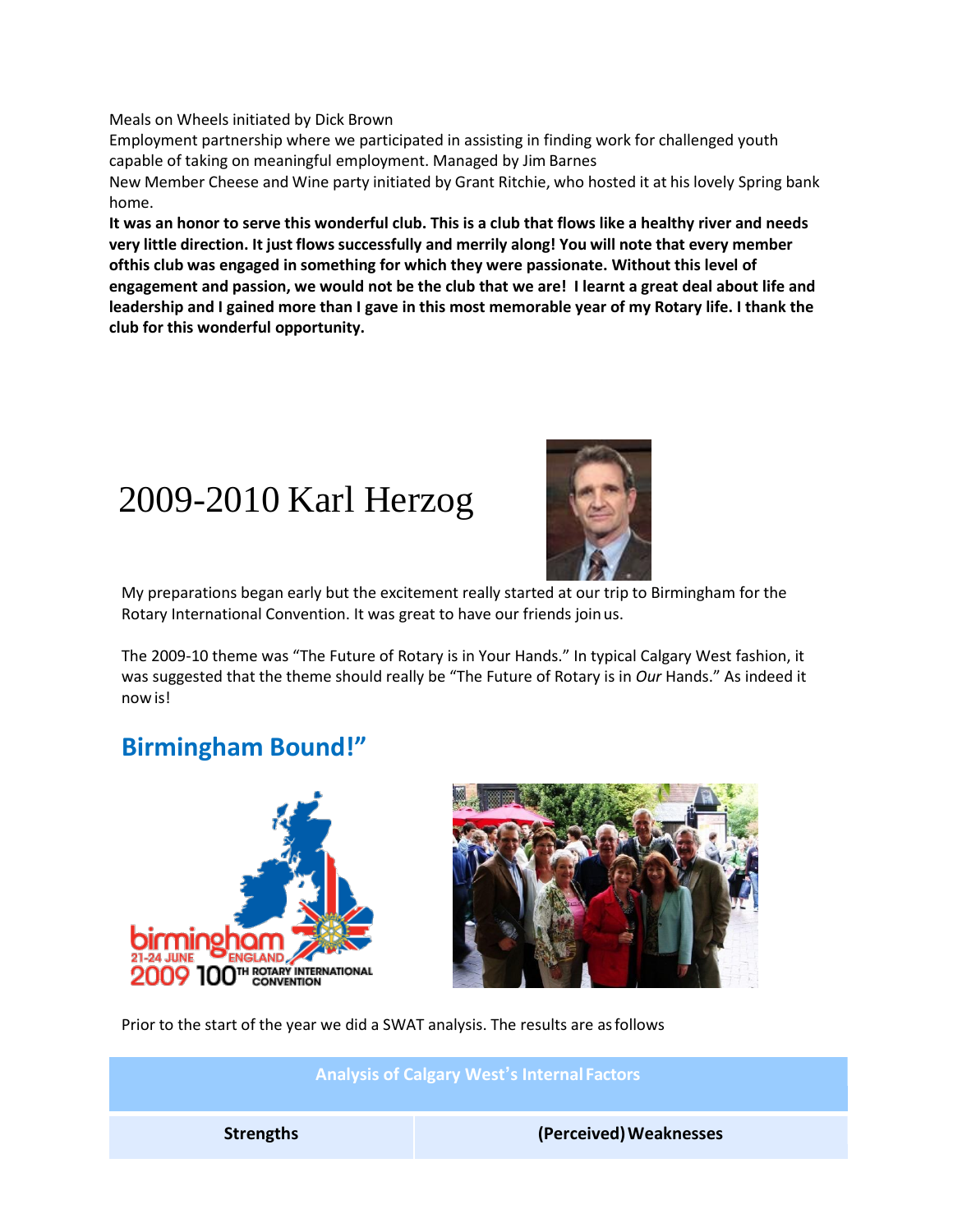| A strong social environment that is<br>caring and supporting resulting in<br>excellent fellowship | Too many senior members have carried the load for<br>too long- new energy is required   |
|---------------------------------------------------------------------------------------------------|-----------------------------------------------------------------------------------------|
| Strong base of committed Rotarians<br>with compassion & willingness to<br>help                    | Established practices do not quickly welcome &<br>include new members in our activities |
| Strong history of excellence in Rotary<br>service                                                 | Lack of identity due to large variety of activities                                     |
| Fantastic pool of management and<br>professional expertise                                        | Requirement to participate is too demanding for<br>some                                 |

| <b>Analysis of Calgary West's External Factors</b>             |                                                                                                                                     |  |
|----------------------------------------------------------------|-------------------------------------------------------------------------------------------------------------------------------------|--|
| <b>Opportunities</b>                                           | (Perceived) Threats                                                                                                                 |  |
| New Location, new Community                                    | The weak economy: there is little spare cash for<br>joining an organisation such as Rotary.                                         |  |
| There is need in the community and<br>internationally to help. | Time commitment: business and personal time<br>sacrificed to attend lunch, committees, and the other<br>activities, such as casino. |  |
| Good people like to help                                       | Increased competition for \$ and human resources                                                                                    |  |

#### **2009-10 Objectives**

Our primary goal for the year was to focus on membership. Calgary West's success over the long term depended on us having a strong and vibrant membership and it was clear that there was no time to lose in attracting new members and invigorating our current members.

#### **Primary Objective: Increased Membership Growth & Club Development Supporting Objectives: Improved Program Speakers and good Service Projects**

#### **Directorships**

#### **Membership Growth Focus: Mike French - Chair - responsiblefor:**

- New member referrals
- Membership interview committeework
- Internal Membership Extension, and
- Guidelines formembership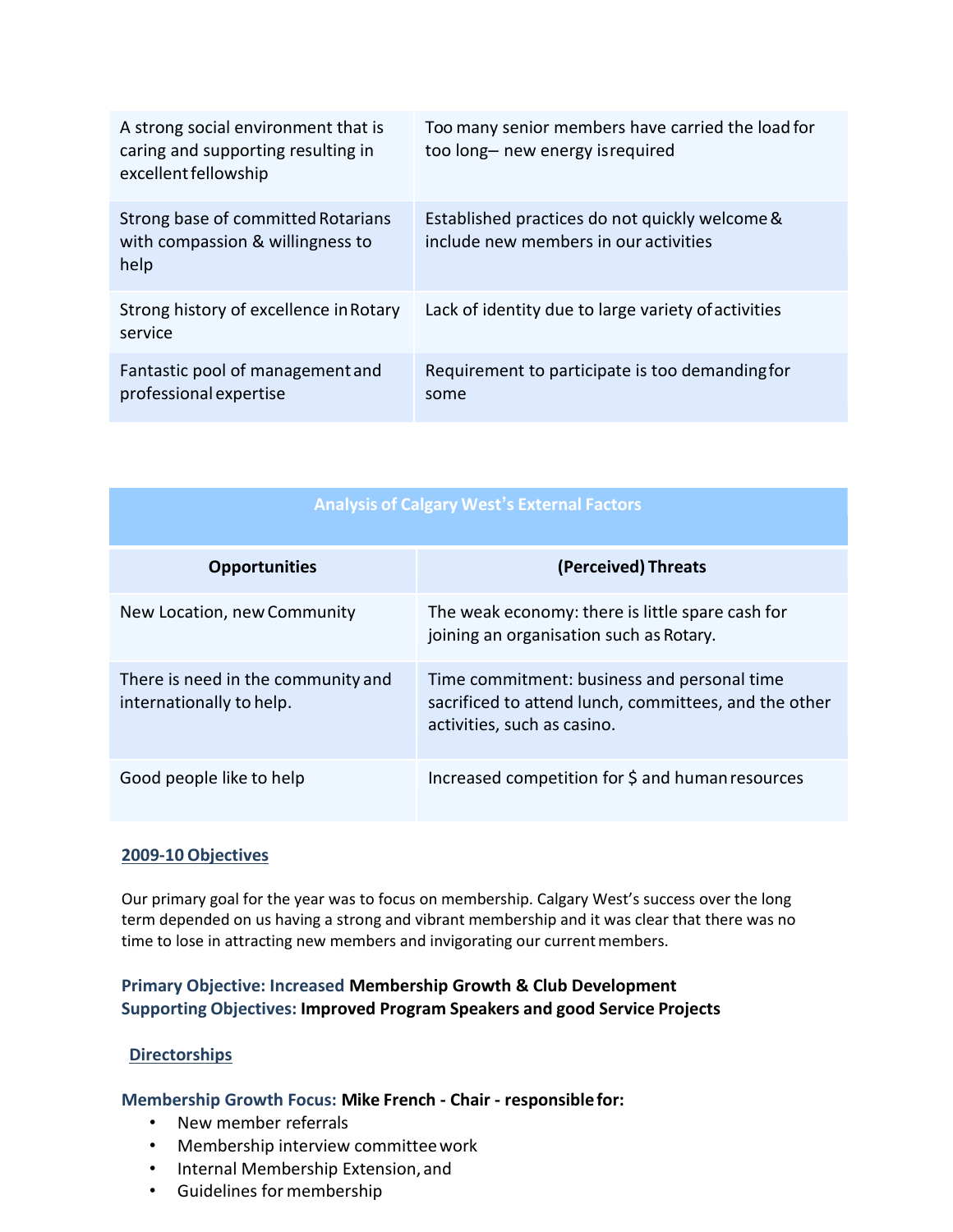#### **Member Retention and Development Focus: Steve Rickard- Chair - responsiblefor:**

- Re-engaging members,
- Strike a mentorship and sponsorship program to engage new members,
- Assist new members to make service choices

Curly Galbraith, Doug Martin, Evelyn Buckley, Rod O'hara and Ray Huffman as honorary members for the year 2009-2010

It is with sadness that I report the passing two Calgary West members. Honorary memberRay Huffman passed away on September 22, 2009. On Saturday September 19 we lost Past President Jo Johanson.

#### **Youth - Bruce Taylor**

- Promote value of youth programs to Rotary
- Encourage incoming students to contribute and attend regularly

#### **Fundraising - Ron Brookes**

- Have three successful initiatives
- Assistance required to maximisesales

#### **Club Administration - BernieWard**

- PR effort to support membership
- Monthly bulletin
- Public Relations Chair: Garfield Ganong
- Website Chair Bill Lawless
- Bulletin Chair: David Williams
- Roster Chair: Gordon Rodrigues
- Photography Chair: Marg Henschel
- Integrity Awards Chair: Grant Ritchie
- Conferences Chair: Ted Valentine
- Sergeant at Arms Chair: Ron Jones
- Foundations Chair: Bill Quinney
- Assemblies Chair: Helen King
- Continuity Chair: Saadat Keshavjee

#### **Club Activities – DavidWilliams**

- Programs Bill Tapuska -emphasis on current events and high profile speakers some classifications- Financial requests go through committee
- Front Desk (House) Chair: KurtSchurer
- Venue Committee– Chair: Garth Evans
- Music and Song Chair: Don Axford
- Program Chair: Bill Tapuska
- Christmas Party Chair: VerneilMartin
- Dinner Club Chair: Denise Penner-Collins
- Christmas Brunch Chair: Bill Tapuska
- Bridge Club Chair: Joe Klassen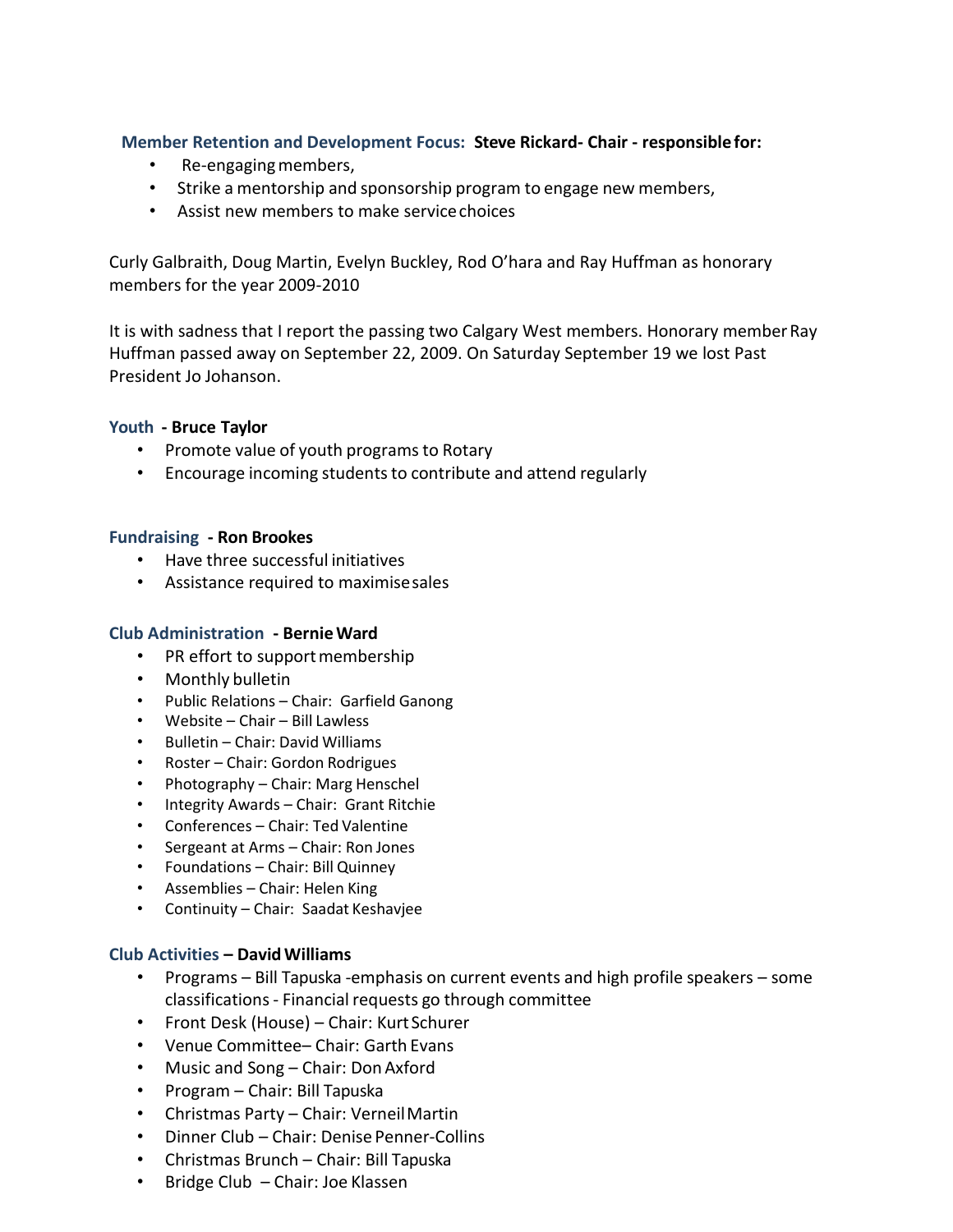**Service and Grants – Bryden Horwood** Bryden and company did a lot of work to identify the criteria for project selection. The following criteria was communicated to the club:

#### **Project Selection Criteria**

-For the "poorest of the poor" -For many rather than afew -Projects where benefits attributable to RCCW can be identified -Efficiency, effectiveness &accountability -Involvement of local Rotary and/or RCCW members -Preference for projects that qualify for matching grants -Preference for capital versus operating expenditures -Consistency with District's and R.I.'spriorities -Benefits of continuing with charities that RCCW has supported in previous years -First consideration to Central/South America & and Caribbean -Opportunity for RCCW members to make a personal sweat equity contribution

#### **World Community Services & FundingOutcomes:**

| Guatemala School Project                                  | $$15,000+$                                                     |  |
|-----------------------------------------------------------|----------------------------------------------------------------|--|
| <b>Champion Bill Lawless</b>                              | Education of Children, Sweat Equity, Ongoing                   |  |
| Malawi Girls on the Move                                  | $$5,000+$                                                      |  |
| Champion Marie Rickard                                    | Girls' Education                                               |  |
| Hawkers' Market                                           | \$6,000                                                        |  |
| Champion Sa'adat Keshavjee                                | Girls' Education, Ongoing potential                            |  |
| Lift the Roof in Columbia                                 | \$5,000                                                        |  |
| <b>Champion Mike French</b>                               | Care of handicapped children                                   |  |
| <b>Embocraft Grannies Sewing</b>                          | \$5,000                                                        |  |
| Champion Amy Weatherall                                   | Enabling care of orphaned children                             |  |
| Ensenada House Build                                      | \$7,000                                                        |  |
| Champion Dan Doherty                                      | Housing for a family, Sweat Equity                             |  |
| <b>Community Grants Funding Outcomes</b>                  |                                                                |  |
| <b>Chair: David Watson</b><br><b>Calgary Dream Centre</b> | Champions: Buckley, Lee, Aboussafy<br>\$2,000<br>$\sim$ $\sim$ |  |

| Chair. David Watson              | Champions. Dackiew, Lee, Abouss |
|----------------------------------|---------------------------------|
| <b>Calgary Dream Centre</b>      | \$2,000                         |
| L'Arche Calgary                  | \$2,000                         |
| <b>Hospice Calgary</b>           | \$4,500                         |
| <b>Development Disabilities</b>  | \$2,000                         |
| Universal Rehabilitation Society | \$2,000                         |
|                                  |                                 |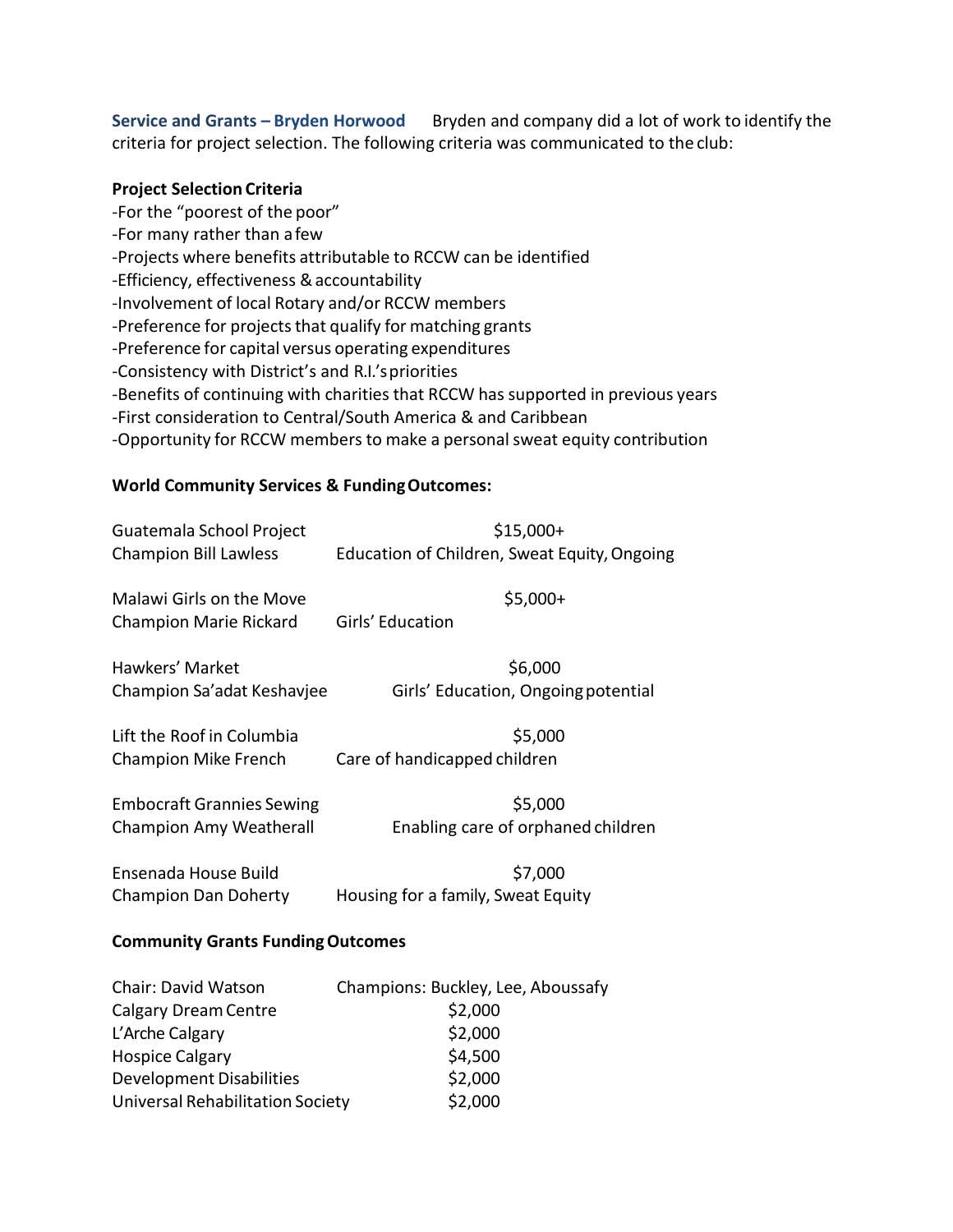| Rehabilitation of the Brain Injured | \$2,000  |
|-------------------------------------|----------|
| <b>Accessible Housing</b>           | \$2,000  |
| Total                               | \$16,500 |

#### **Community Sweat Equity Projects:**

Habitat for Humanity – Casinos & House Builds Rotary Flames Partnership –Casinos Motive Action – Casinos & Golf Tournament Help Feed the Hungry Salvation Army Kettles Highway Cleanup More to come!! Others: RCCW Casino, World Skills, Food Bank

#### **Rotary Flames Partnership**

Partners: Rotary Clubs: Calgary; South; West & Flames Foundation RCCW Representatives: Brent Barootes Ted Valentine Accomplishments: Rotary Flames House, Rotary Flames Park Reach, Amateur Sports 2010+ Initiative: \$10,000,000 over 5 years Developing Ideas All District 5360 clubsinvited RCCW Input: Fund Boys and Girls Clubs, Kerby Centre, Challenger Park

#### **R.I. New Vision**

RCCW Representatives: Bill Lawless, AmyWeatherall

Rotary International unveiled the New Vision program . The objectives were to:

Reduce R.I. costs by downloading todistricts Test for three years in 100 district pilots including5360 Bigger/fewer projects (min \$30K +\$15K) Focus on sustainable projects Focus on six main R.I. interests Incorporate pilot feedback into final modus operandi

#### **R.I. New Vision Rules:**

District & Club must be certified Presidents sign MOU, Chair WCS trained Certification is annual Partner clubs must be certified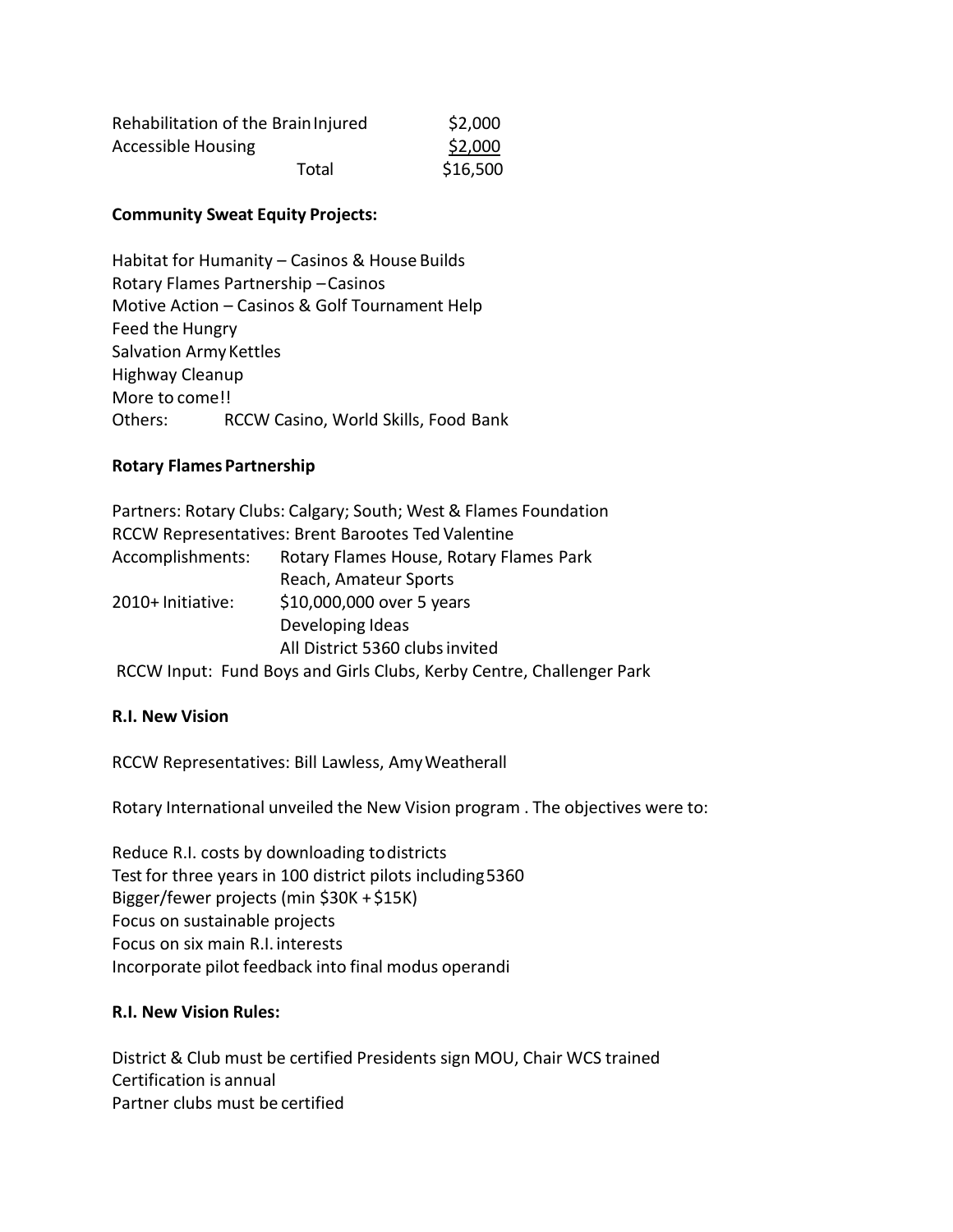Partnerships areencouraged – size District 5360 designated funds 2010/11 - \$181K, 2011/12 - ~50%, > 50% WCS

#### **Youth - Bruce Taylor**

School Partnership Chairperson – Walter Krawciw RYLA/RYPEN/Adventuresin Citizenship Chaired Kurt Schurer, Bruce Taylor, Saadat Keshavjee It's A Crime Not to Read Chairperson – ChuckMorrison Four Speech Contest Chairperson – Carolyn Christison Youth Exchange Chairperson – Marie Rickard

We were fortunate to have two very hard working and deserving youth exchangestudents.





Outbound- Emily Cadman France Inbound – Marco Barsani-- Brazil

#### **2009 Mission & Vision Statements Work**

In 2007 the Continuity Committee developed a Strategic Plan was to guide the club in its actions. According to Club bylaws "This strategic plan is meant to be a living management tool that will be used to sharpen focus and give consistent direction over a 3 to 5 year period of time. At the core of this strategic plan is a commonly shared Vision of what success will look like in the future. It provides a detailed road map on how to attain that Vision with specific strategies and tactics". As a part of the development for a strategic plan for 2009-2010, the 2007 Long Term Strategic Plan wasrevisited.

Vision Statement: A Rotary Club that actively supports the ideals of Rotary International through fun and fellowship.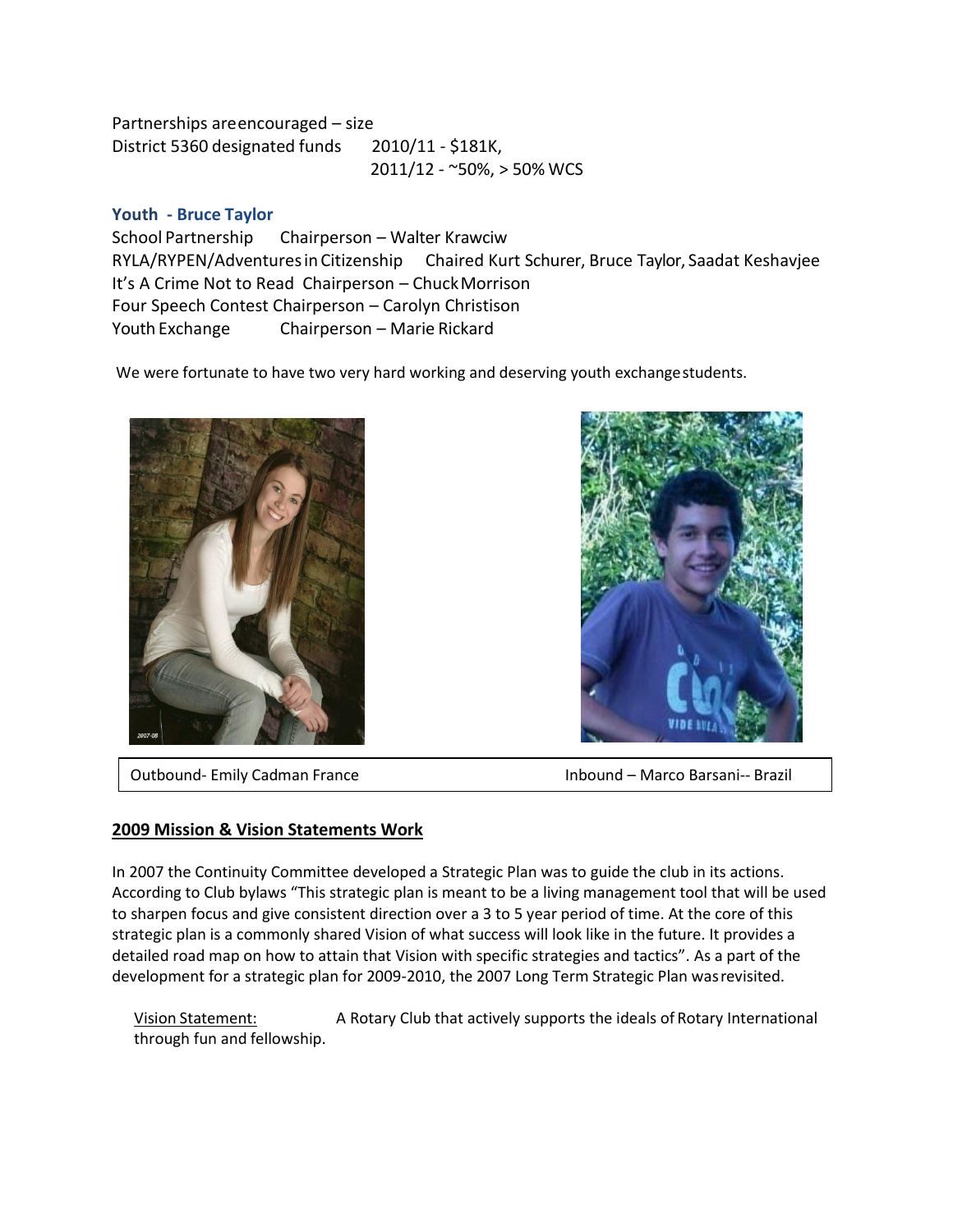Mission Statement: The mission statement of Calgary West is to uphold the ideals of Rotary in all avenues of service, with a focus on aiding the disadvantaged and developing the potential of youth, both in Canada and internationally, in a spirit of fun and fellowship.

Upon review, it was noted that the 2007 Committee first agreed upon a Vision and then decided that the Mission Statement which has been in effect for the past few years was still appropriate. It was then decided that the 2009 committee would engage a facilitator to assist with the process of trying to modify the statements to make them more useful in the upcoming membershipdrive.

To include all interested club members, an invitation to participate in the July 25 Mission Vision Extravaganza was sent out June 12, 2009. On July 25 and evening of Aug 5, a group consisting of PDG Steve Rickard, Marie Rickard, President Elect Saadat Keshavjee, PP Jim Willson, Director Bryden Horwood, new Rotarian Janet Slemko, President Karl Herzog and facilitator Richard Michelle Pentelbury worked to modify the statements. Our goal was to better describe what we at Calgary West aim for (vision) and how we aim for our vision (mission), as well as, to simplify the statements to make them easier to present. It is with enthusiasm, that the following statements were presented:

Vision Statement: An improved world, one project at a time.

Mission Statement: To serve and to lead through local and international projects that enrich lives and brighten the future for all.

#### **2009-10 Successes**

Addition of seven strong members – *prime objective*  Outstanding program ofspeakers – *supporting objective*  Settled in our newlocation Meeting Attendance was strong Level of Foundation giving was good Excellent Bulletin & Website Raised the money and framed a house for H4H

#### **Awards**

Committee of the Year-Bill Tapuska's Programs Committee Member of the Year – PDG Ted Valentine Honourary Membership - Verneil Martin

#### **Challenges going forward**

Membership growth and retention Revenues are down –Casino andFundraising

#### **Conclusion**

It was a great honour to be the President of Calgary West and to work with our board, consisting of Past President Lynne, directors – Des DeFreitas (Treasurer), Ron Morrison (Secretary), Stan Beveridge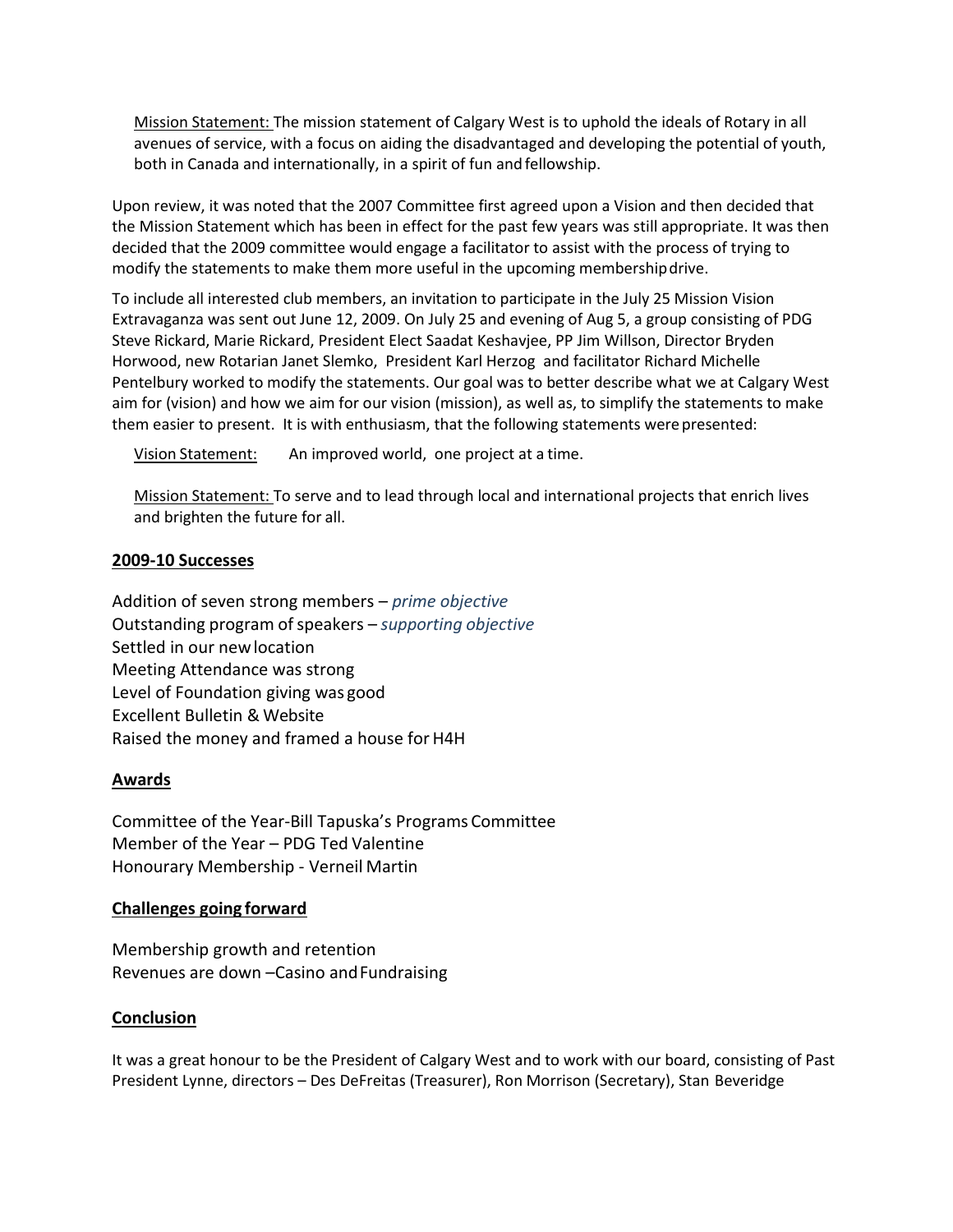(Membership), Bryden Horwood (Service and Grants), Bruce Taylor (Youth), Ron Brookes (Fundraising), Bernie Ward (Club Admin), David Williams (Club Activities) and Saadat Keshavjee(President-Elect).

While we did not achieve all our goals, I am very proud of our accomplishments and the Esprit de corps we enjoyed. I thank everyone, especially my wife Cindy, for their outstanding support and encouragement . I could not have done it without them. I shall never forget 2009-2010.



# 2011/2012Grant Ritchie

The year opened with Provincial Election candidates Ted Morton and Alison Redford as our guest speakers.

Calgary West had a busy year with Dan Doherty taking his group to Ensenada, Mexico to build homes.

Karl Herzog led a contingent group of Rotarians to climb the base camp on Mount Everest.

Karl and his team raised \$150,000.00 for the Sir Edmond Hilary Foundation to build a school in Nepal.

Calgary West won 1st place in curling with team mates, Grant Ritchie, Don Bateman, Dan Dohertyand Kirk Schurer

Calgary West section of the Calgary Rotary Clubs Foundation was enhanced by \$90,000.00 from our own Rotarian Sam Switzer.

To complete my year for Calgary West my wife, Victoria and myself where privileged to attend the International Conference in New Orleans in May. Bill Gates was the guest speaker.

It has been a great year for CalgaryWest Thank you.



### 2012 /2013 Don Bateman

This was another year of changes or proposed changes for our Club.

My induction and first meeting was at the Calgary Elks Golf Clubhouse. This was one of the sites being considered as a meeting place. We had left the Holiday Inn on McLeod after two years. Possibilities were Elks Club. Italian Club. Community Centres. Our goal was stability, convenience and longevity. The decision was to move to the Italian Club, with great meals, great space upstairs, and a downstairs that was crowded and noisy.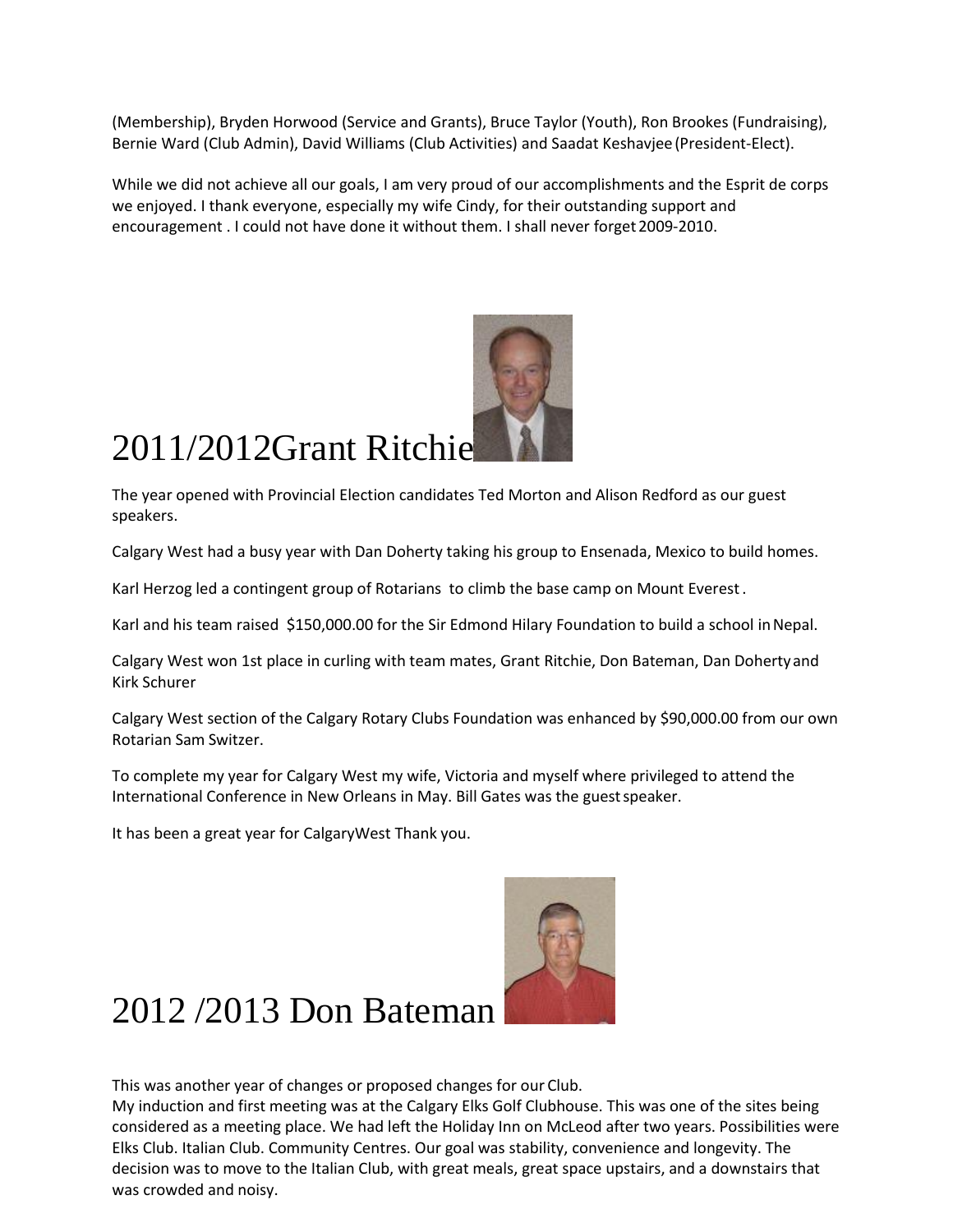We had one of the best speaker programs throughout the year.

Hats off and thanks to Robyn Braley and his committee.

The Fall assembly was a time to review Calgary west. Change was prevalent, inthe world of Rotary and in the Club. New members look at Rotary differently. Committee 61 was struck at the Fall assembly to assess our direction and make recommendations for the Club. The report was delvierded in the Spring and the results considered by the incoming Board and incming president DuncanStanners.

Member participation and fundraising had a great year. Stampede Parade was the best ever. Also successful casinos, Christmas wreaths. We joined in Habitat for Humanity in Calgary and Cochrane. We had another Lobsterfest at Sam Switzer's Ranch, and to close the year, a President's Ball at Calgary Golf and Country Club.

Thanks to all who supported me in this Rotary year. And special thanks to my wife Jill and to all the partners and families for volunteering to make Calgary West work sowell.



# 2013/14 Duncan Stanners

### Introduction

It has been my great pleasure and honour to serve as the president of the Rotary Club of Calgary West in the 2013/14 year. Since its inception in 1967, our club has a long history of service, fellowship and fun. The good we have done has benefited so many, both locally and internationally. I have a great deal of respect and admiration for the true Rotarians in the club, and I am awestruck by the incredible things they have accomplished. Having just joined in September 2009, a mere neophyte in comparison to many who have been Rotarians for more than 20 years, I dedicated myself to leading by example. Rotary is all about service above self, and I served as best I could. Countless hours were spent at regular club meetings, board meetings, all-presidents meetings, the RI global conference in Lisbon, Portugal, all of the fundraisers and social events. I took on the role of change agent, and there was some expected and unexpected support and opposition to what I was trying to do to start down the path of revitalizing the club. In addition, I took on a significant international project for sustainable water and microfinance within the Honduras Economic and Community Development Program to help the people of that beleaguered country. I experienced the power of Rotary, with our club's \$10,000 turning into a \$600,000 project, and experienced my Rotary Moment when I was able to tell the people of Quebrada, Honduras that they would have the fresh water they need. The old saying about getting back more than you put in is so true.

Looking back, I feel good about what was accomplished in my term. The power of Rotary is in the acts of individual Rotarians working together in service. I am deeply indebted to my fellow board members, the chairs of the committees, and all members who contributed in so many ways. Together we made a difference. Thank you all.

### Board Members

The board was purposefully made up of a combination of new Rotarians to bring fresh ideas and enthusiasm, and experienced Rotarians to provide continuity and wisdom gained through experience. Duncan Stanners - President, Don Bateman - Past President, David Hamilton - Treasurer, Malcolm Harrison - Secretary, Mike French - Membership, Jim Willson - Administration, Ben Kormos - Youth, Gail Williams - Service and Grants, Activities - Terry Felton, Fundraising - Helen King, President Elect - Tony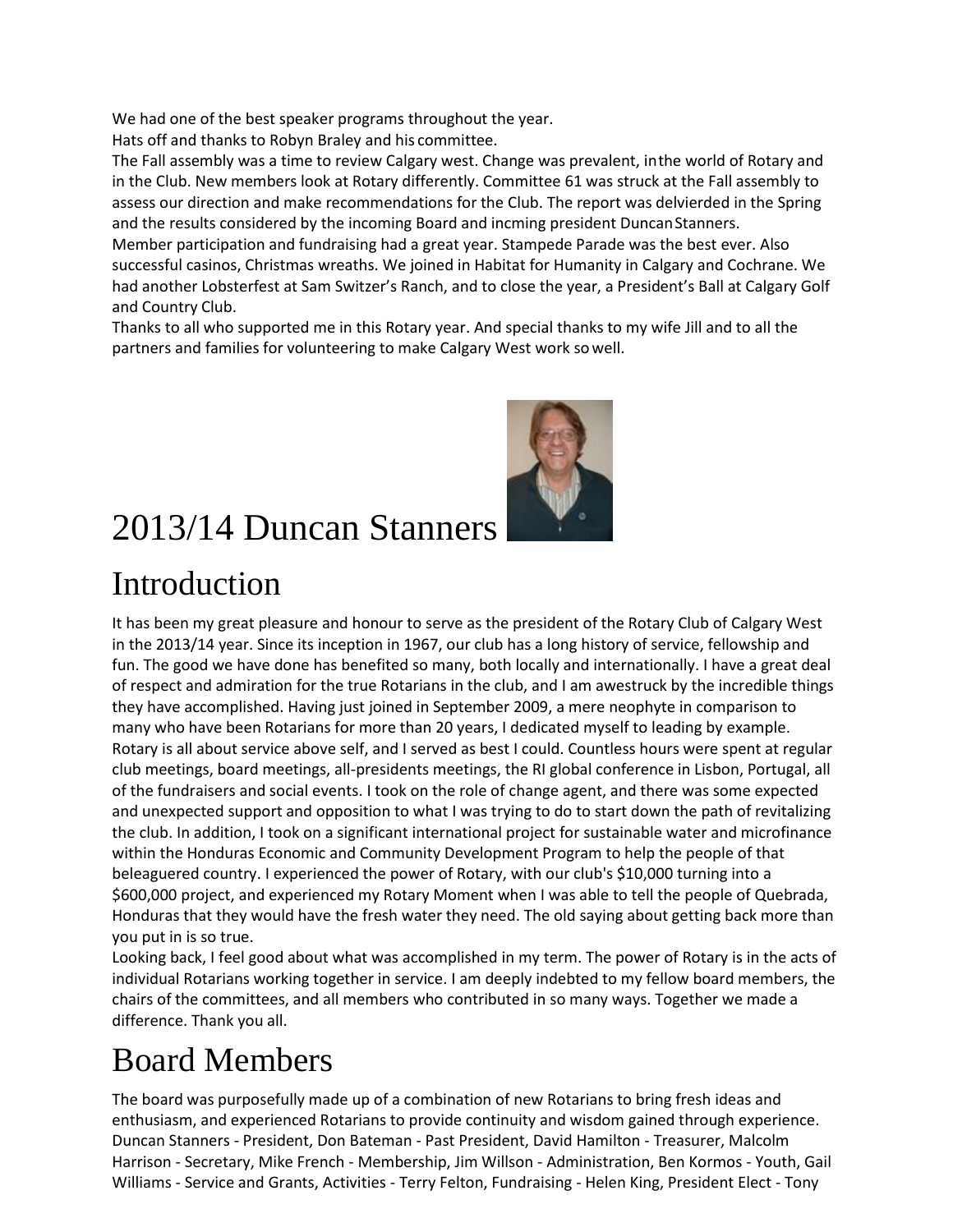Knight.

At the fall assembly, the club voted to create a new board position used by some other clubs, President Elect Nominee Designate. This position would be in succession to the President-elect for the President's position. Terry Felton was named to this position, with the expectation that he will be President in 2016/17.

# Setting the Scene for 2013/14

In the Fall Assembly in 2012 the members started to come to grips with startling trends in the club. Membership numbers had been declining for the past 5 years. The members themselves were aging, some no longer physically capable of some of the activities, many retired and thus without the professional network that could provide access to potential new members. The dominant demographic was the stereotypical "rich, old white guys". Some members had lost the passion that caused them to become Rotarians. All the club work was being done by a core of the same people, and this core was in danger of burn out. It was clear the club was headed down the road to slow extinction. Change was needed to reverse this trend.

The club priority objectives were clearly defined: To retain and rekindle the flame in existing members, and to recruit new members, expanding our demographic to attract a greater diversity of gender, race and classification. After surveying the membership to determine their wants and needs, the factors contributing to the loss of members and the barriers to new members were identified. A plan was devised to increase the value proposition of the club to its existing members and attractiveness to new members.

In the Spring Assembly of 2013, the proposed changes to the club wereintroduced.

# 2013/14 Changes to Revitalize our Club

### Theme - Be a part of the solution

The 2013/14 theme had 2 meanings. The first is reflective of service. It was a call to members to continue the long, proud history of helping locally and globally. Secondly, it was a call to be a positive force in the changes we needed to make to revitalize the club.

# The Team Concept

Several members had floated the idea that forming teams would be a positive step. Six teams of 10 or 11 people were designed with board members, active and inactive members on each team to achieve 2 main objectives:

### **Sharing the workload and providing each member with the opportunity to serve**

The teams would take on the responsibilities of the regular meetings. Each team was assigned 2 months of the year where they would perform the duties:

- Man the front desk to collect lunch payment, sell 50/50 tickets, greet
- Find a speaker, introducer, thanker and perform the invocation
- Sergeant-at-Arms, Rotary Moment, write the Weekly Westerner

Each team was also charged with having a member on each of the major committees to bring the team's views and report back to the team. These committees were for Youth, Local Service, International Service, Vocational Service, Continuous Improvement, Fundraising and Social Activities.

### **Caring for each other**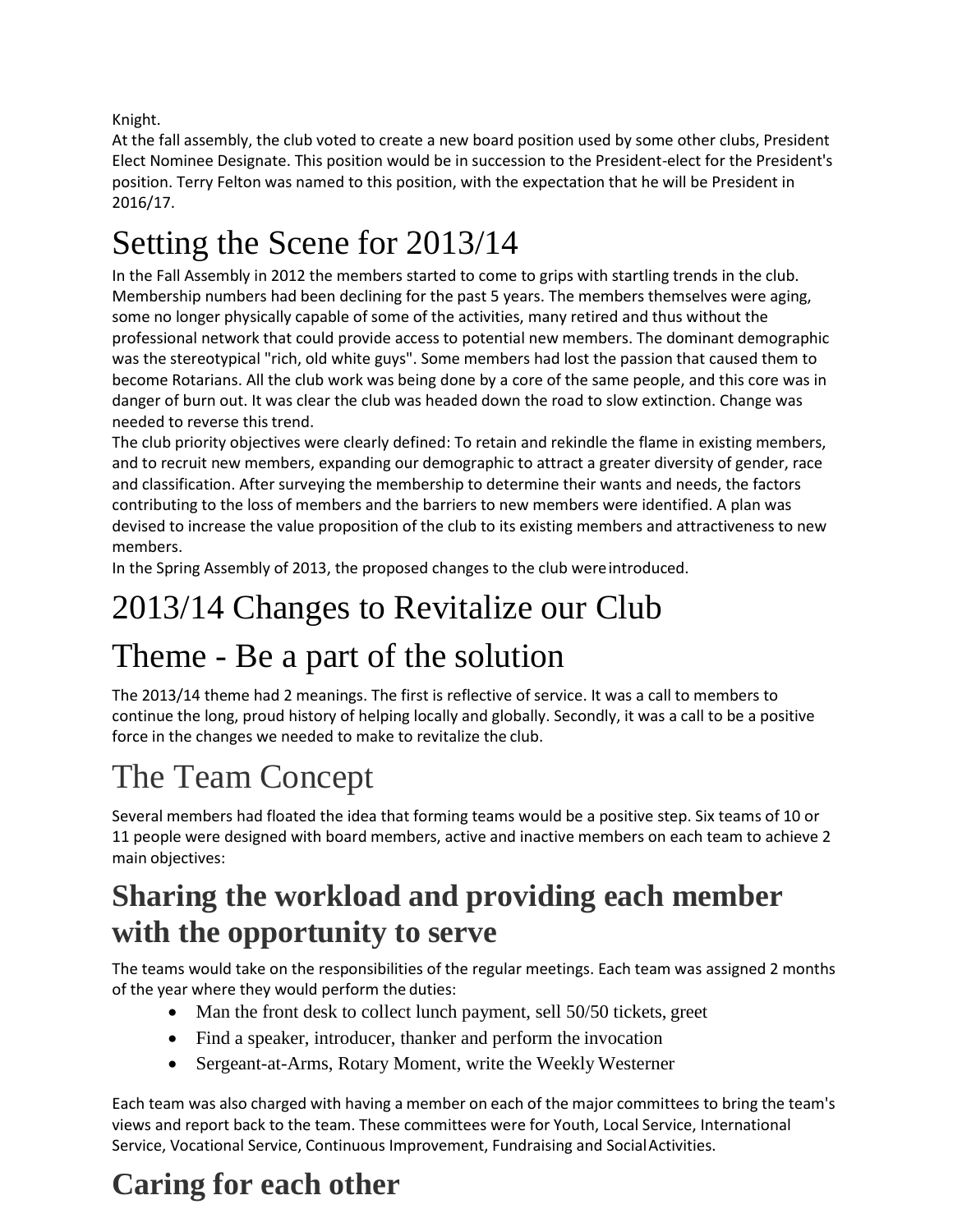Teams were charged to look out for each other. This included things such as making phone calls to encourage attendance, make sure the sick knew that the club was behind them, recognizecontributions, find ways for each member to contribute, and generally make each member feel a part of the team in the larger family of Rotary.

The team concept took a while to catch on, and there was some confusion and frustration alongthe way. In the end, it was a success and was adopted in 2014/15 with some re-design toimprove.

# Meetings

Friday lunchtime has been the club's meeting time throughout its history. I felt that this was a barrier to potential new members based on my experience. I had brought several potential Rotarians to meetings, and the comments I received were that they would like to join, but could not commit to that day and time. The fact is that most people still employed cannot commit to 2 hours each Friday lunchtime, and so are we being exclusionary, unintentionally elitist, to attract only those who have that kind of freedom at work? I proposed that we try holding meetings on Wednesdays, e.g. one morning meeting, one evening meeting and 2 traditional meetings each month. At the Spring Assembly there was no opposition, and the board had the impression we had a mandate to proceed.

However, when the rubber hit the road in July where implementation was defined and announced, there was significant and vocal opposition. Those opposed argued that we had always been a Friday lunch club, that we get outside Rotarians to our meeting as it is the last opportunity in the week for make-ups, varying days and times would be confusing, and that if a potential Rotarian didn't like the day and time, there are a dozen other clubs in town with different days and times to choose from. I held that to make our club more accessible to a larger number of people, we needed to do something. I had faith that our members were capable of handling different times and days in their calendars. I was less concerned about visiting Rotarians than I was opening doors to new Rotarians. And if a new Rotarian went to another club because of the barrier, that wouldn't help our club.

In the end, the idea was shelved as being too divisive, and the board promised members that we would not make any changes to day, time or location without putting it to a vote.

The other proposed change to meetings was to designate the last of every month as a business meeting. The intent was to provide an opportunity for the teams and committees to meet, team-build and get work done. This would also reduce the number of meetings and timecommitment.

Again, despite the standing agenda provided, there was initial confusion about what was to be accomplished during the business meetings.

However, most people agreed that the concept of holding business meetings was a positive move, and the practice will continue in 2014/15, with these meetings now scheduled for every second month.

### Attendance vs Service

RI requires that a record of attendance be kept, that each member is required to achieve 60% (down from 80%) , and that make-ups could be used to be in compliance.

Feedback obtained in a meeting for new members held by Mike French provided feedback that attendance is not a priority. Further, attendance requirements at regular meetings, which are largely social gatherings in which little club business actually gets done, are barriers to new members and increasingly an issue with retired members who head south for the winter. What is most important is service. Therefore, we asked all members to inform the Secretary of their service activities for which they will be given attendance credit.

### Satellite Club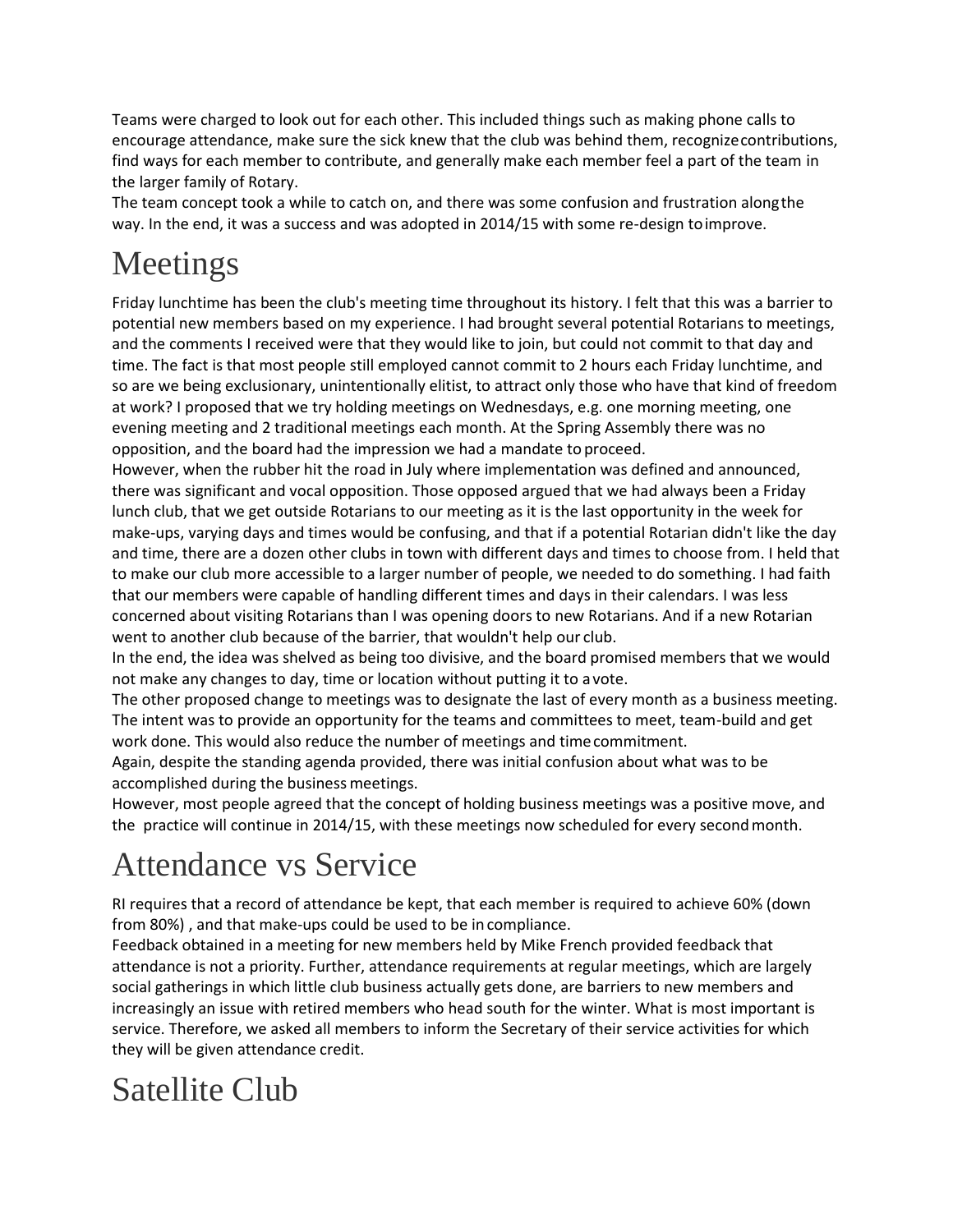President-elect Tony Knight formed an informal "Calgary West Satellite Club" of young people who want to help us serve. They are not official Rotarians, but meet occasionally in a social setting. They communicate through a Facebook page [https://www.facebook.com/calgarywestsatellite?fref=ts.](https://www.facebook.com/calgarywestsatellite?fref=ts) This exposes young people to Rotary, provides hands-on help, and my well be a source of future RCCW members.

Tony also created a Facebook page for RCC[Whttps://www.facebook.com/CalgaryWestRotary?fref=ts](https://www.facebook.com/CalgaryWestRotary?fref=ts)

# Our year in Service

Service is what Rotary is all about, and this year was no exception.

# Local Service

- High River RCCW took on the responsibility of pooling all donations for flood relief -Mike French
- Meals on Wheels all year, some by individual members, some shared
- Rotary Challenger Park golf tournament Aug 8/9- Ron Jones
- Motive Action golf tournament Aug 14 Karl Herzog
- Habitat for Humanity casino Sep 8/9 Orlin McMillan
- Highway Cleanup Sep 28 Larry Doyle
- Food Bank Oct 7, Nov 21, Jan 27, Mar 6, May 15 Joe Klassen
- Salvation Army Kettles Nov 30, Dec 14 Malcolm Harrison
- Car wash sales to help Philippine typhoon victims Andrew Bitcon
- Movember Dan Doherty raised \$15,000. Dan underwent treatment for prostate cancer
- Rotary Mattamy Greenway in place of the discontinued Rotary/Flames partnership, RCCW agreed to run casinos on behalf of the downtown club as our part of the financial commitment
- Chartering of new Rotary Club of Chestermere Bill Quinney
- Feed the Hungry David Watson
- High River George Lane Park Gail Williams

# Youth

- RYLA Dan Doherty
- RYPEN Dan Doherty
- Scholarships SAIT, Mount Royal University, Motive Action (new)
- Louise Dean High School
- We decided to take a year off from the Youth Exchange program. We have inbound and outbound students for the 2014/15 year
- It's a Crime Not to Read Chuck Morrison
- Adventures in citizenship Sa'adat Keshavjee
- United Nations scholarship to Saskia Knight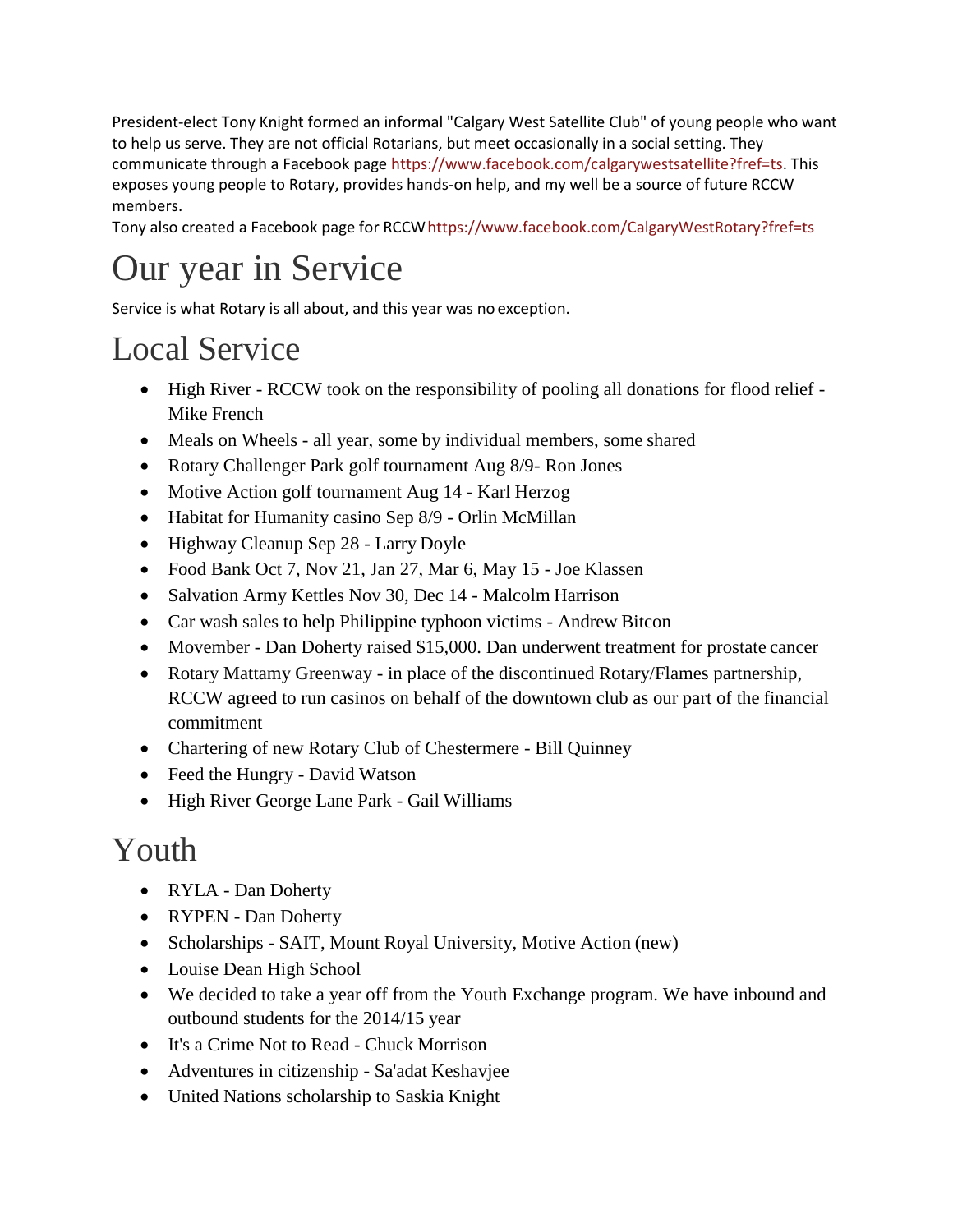### International

- YWAM Homes of Hope in Mexico Dan Doherty
- Child Haven repair in Nepal Steve Rickard
- Malawi School for Girls Marie Rickard
- Hearts and Hands Mayan school books Terry Felton
- Honduras Economic and Community Development Duncan Stanners
- Save the Rain in Tanzania Tim Anderson
- Zamboanga Philippines medical training

# Fundraising

- Stampede Breakfast \$25K Bill Lawless
- Strawberry Shortcakes \$19K Tony Knight
- Christmas Wreaths \$5K Helen King
- Casino Feb 2014 \$70K Orlin McMillan

### Social Events

- Lobster Dinner at Sam Switzer's ranch
- Dinner Club Denise Penner-Collins
- Bridge Club Joe Klassen
- Curling Dan Doherty
- Golf Bill Lawless
- African Safari Sa'adat Keshavjee
- Christmas Brunch Dec 15
- Christmas Dinner Dec 20
- President's Party Jun 21 This was special for me. I went away from the traditional ball to an informal party and asked all members to submit their favourite dance tunes. Current DG Pat Killoran attended, and speeches were given by Past DG's Steve Rickard and Mike French, along with Malcolm and Gail.

# Club Meetings in review

Our club is well known for its great speakers, and 2013/14 was no exception. We wanted our members to be aware of the charitable works we do, and so many of the recipients of our grants came to tell us of their efforts. I also tried something new, that is to eliminate the head table. My thoughts were to remove some of the pomp and ceremony, and place all members as equals. This practice did not survive my presidency.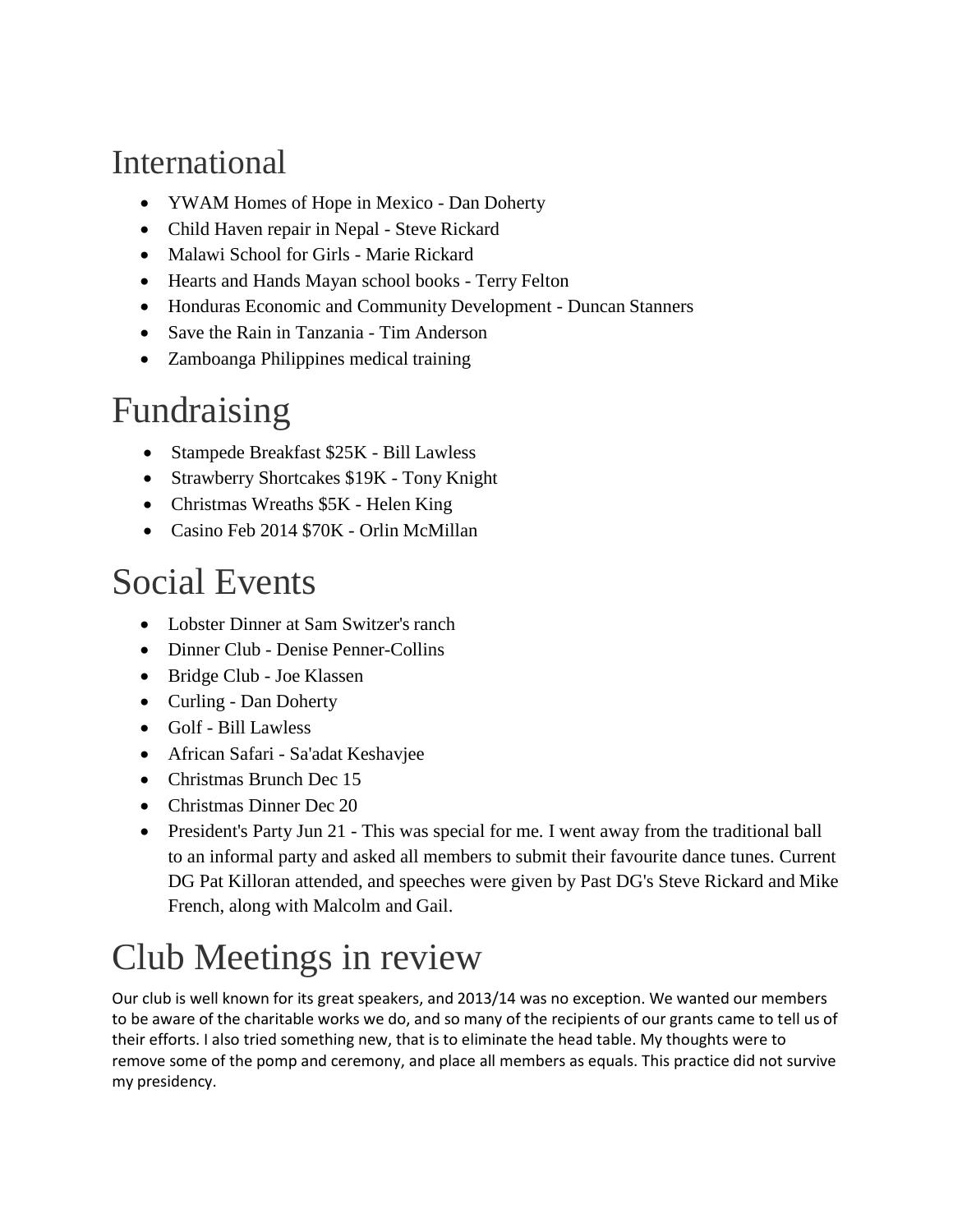Mike French also came up with the idea of incorporating a "Rotary Moment" into the meeting. Teams would appoint a member to provide their moment each week. This practice was wellreceived.

**July 12, 2003** - The handover meeting. Mike Carlin was the MC, and had Clarence tie me up and then produce implements of cattle work - needles, ear tag appliers and castration devices. Then all members were encouraged to "brand" me with "RCCW". This was all great fun!

**July 19, 2013** - The day I announced the proposed changes. I decided to don a "Rotarian" superhero costume, complete with the banner with the RI theme for the year "Engage Rotary - Change Lives" as my cape. I opened with a spoof on the Superman intro from the old TVseries

"Look over there – Conflict, Disease, People with no water, Mothers and children in poor health, Illiteracy, the poor...

"This is a job for....Rotarians!"

"Faster than a speeding government ( well, marginally...)

"More powerful than polio

"Able to leap to solutions to poverty in a single bound

"Yes, it's the Rotary Club of Calgary West!

"Not so strange people who collectively have powers and abilities to help their fellow man "Rotarians

"Who can divert mighty rivers to deliver water to thirsty people

"Bend steel to create homes for the homeless

"And who, disguised as normal people,

"Fight a never-ending battle for Truth, Fairness, Goodwill, and benefit to all

"And now for another exciting episode in the adventures of Calgary West."

**July 26, 2013** We bid farewell to Valentina, our exchange student. Clare Nolan, Sr. Manager of the East Village Development told us of the plans to re-develop the 49 acres of prime realestate.

**Sep 6, 2013** The honourable Dan Hays talked about the Canadian Senate

**Sep 13, 2013** Gordon Stewart, Recovery Director for the flood, provided an amazing presentation on the damage done and the actions taken to get the city back in business.

**Sep 20, 2013** My friend Mario Siciliano, director of the Canadian Sports Hall of Fame gave us the low down on the impressive interactive facility at Canada Olympic Park.

Sep 27, 2013 Vito Culmone, Executive VP and CFO for West Jet

**Nov 1, 2013** Pat Killoran, District 5360 DG provided greetings from RI president Ron Burton and admonished us to focus on membership

**Nov 6, 2013** Fall Assembly. Motions were passed to create a new board position, and to clarify board authority to look at meeting venue and time.

**Nov 8, 2013** Rotary Remembers. I had the honour of listing our members past and present who had served in the military at the annual Remembrance Day all-Calgary service at theLegion.

**Nov 15, 2013** Dan Doherty told us the story of the Rotary Foundation and the Calgary Rotary

Foundation, and brought along 2 First Nations youths who had participated inRYPEN.

**Nov 22, 2013** Del Dyck, Executive Director of the Automobile Insurance Rate Board

**Nov 29, 2013** Devin Atkins, our previous winner of the Adventures in Citizenship told us of his trip to Ottawa

**Dec 6, 2013** Patricia Jones, CEO of Catholic Family Services talked about the Louise Dean High School and their teen pregnancy program

**Dec 13, 2013** James Zackowski CEO of Rotary Challenger Park described plans for the nextphase **Jan 3, 2014** Tim Gillespie Chairman of Meals n Wheels

**Jan 10, 2014** Andrew Lockhart, Director of the Calgary Drop inCentre